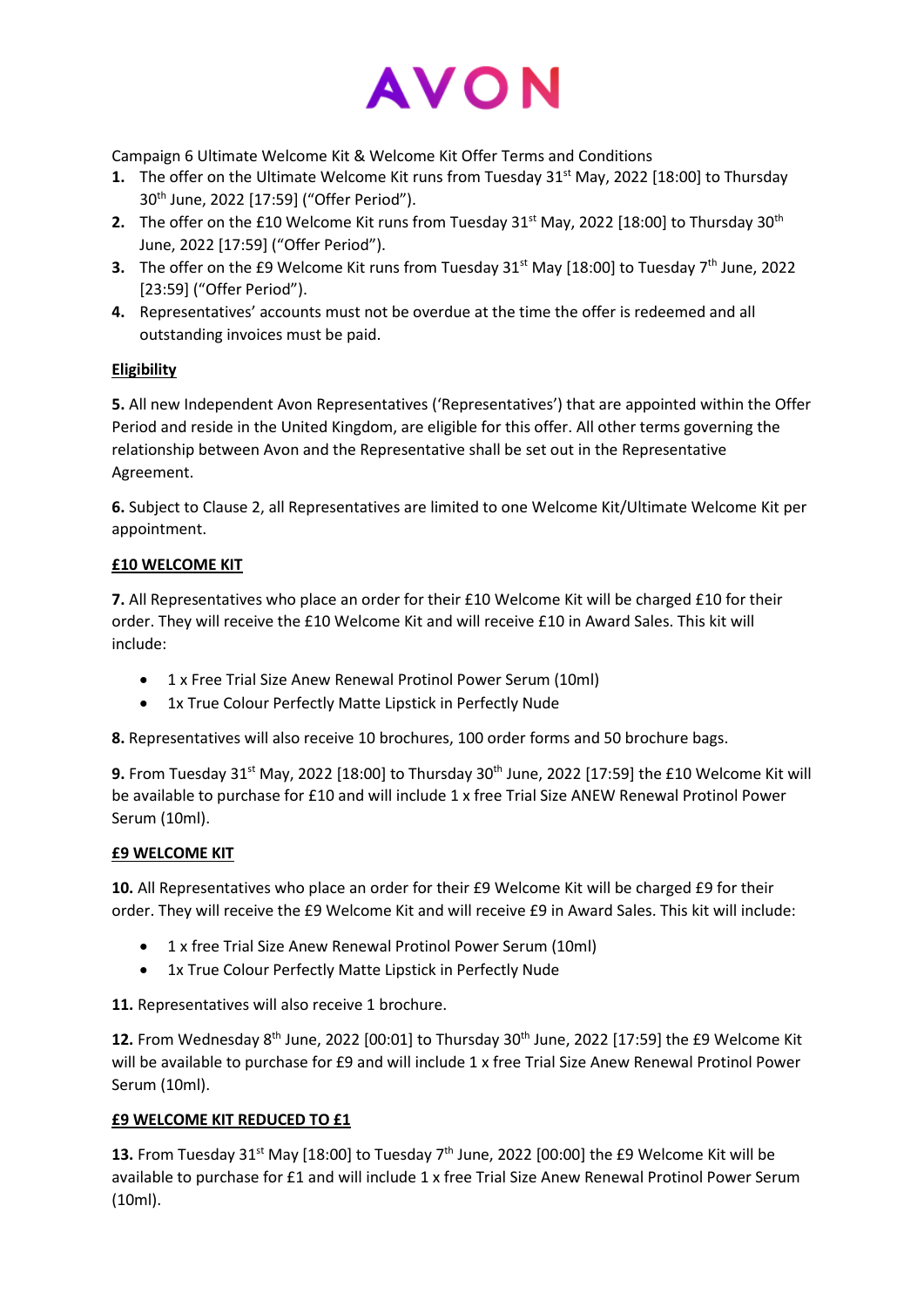

Campaign 6 Ultimate Welcome Kit & Welcome Kit Offer Terms and Conditions

## **£30 ULTIMATE WELCOME KIT**

**14.** All Representatives who place an order for their £30 Ultimate Welcome Kit will be charged £30 for their order. They will receive the £30 Ultimate Welcome Kit and will receive £30 in Award Sales. This kit will include one of the following:

- 1 x Free Anew Renewal Protinol Power Serum (30ml)
- True Colour Lash Genius Mascara in Blackest Black (10ml)
- True Colour Perfectly Matte Lipstick in Perfectly Nude
- True Colour Glimmerstick Eyeliner in Blackest Black
- Far Away Rebel EDP (50ml)
- Artistique Patchouli Indulgence EDP (50ml)
- Skin So Soft Original Dry Oil Spray (150ml)
- Planet Spa Aromatherapy Beauty Sleep Pillow Mist (100ml)
- Advance Techniques Ultimate Shine Illuminating Serum (30ml)
- Anew Vitamin C Radiance Maximising Serum (30ml)
- Anew Clinical Lift & Firm Eye Lift System (20ml)

**15.** Representatives will also receive 20 brochures, 100 order forms and 50 brochure bags.

16. From Tuesday 31<sup>st</sup> May, 2022 [18:00] to Thursday 30<sup>th</sup> June, 2022 [17:59] the £30 Ultimate Welcome Kit will be available to purchase for £30 and will include 1 x free Anew Renewal Protinol Power Serum (30ml).

### **£28 ULTIMATE WELCOME KIT**

**17.** All Representatives who place an order for their £28 Ultimate Welcome Kit will be charged £28 for their order. They will receive the £28 Ultimate Welcome Kit and will receive £28 in Award Sales. This kit will include one of the following:

- 1 x Free Anew Renewal Protinol Power Serum (30ml)
- True Colour Lash Genius Mascara in Blackest Black (10ml)
- True Colour Perfectly Matte Lipstick in Perfectly Nude
- True Colour Glimmerstick Eyeliner in Blackest Black
- Far Away Rebel EDP (50ml)
- Artistique Patchouli Indulgence EDP (50ml)
- Skin So Soft Original Dry Oil Spray (150ml)
- Planet Spa Aromatherapy Beauty Sleep Pillow Mist (100ml)
- Advance Techniques Ultimate Shine Illuminating Serum (30ml)
- Anew Vitamin C Radiance Maximising Serum (30ml)
- Anew Clinical Lift & Firm Eye Lift System (20ml)

**18.** Representatives will also receive 1 brochure.

**19.** From Tuesday 31<sup>st</sup> May, 2022 [18:00] to Thursday 30<sup>th</sup> June, 2022 [17:59] the £28 Ultimate Welcome Kit will be available to purchase for £28 and will include 1 x free Anew Renewal Protinol Power Serum (30ml).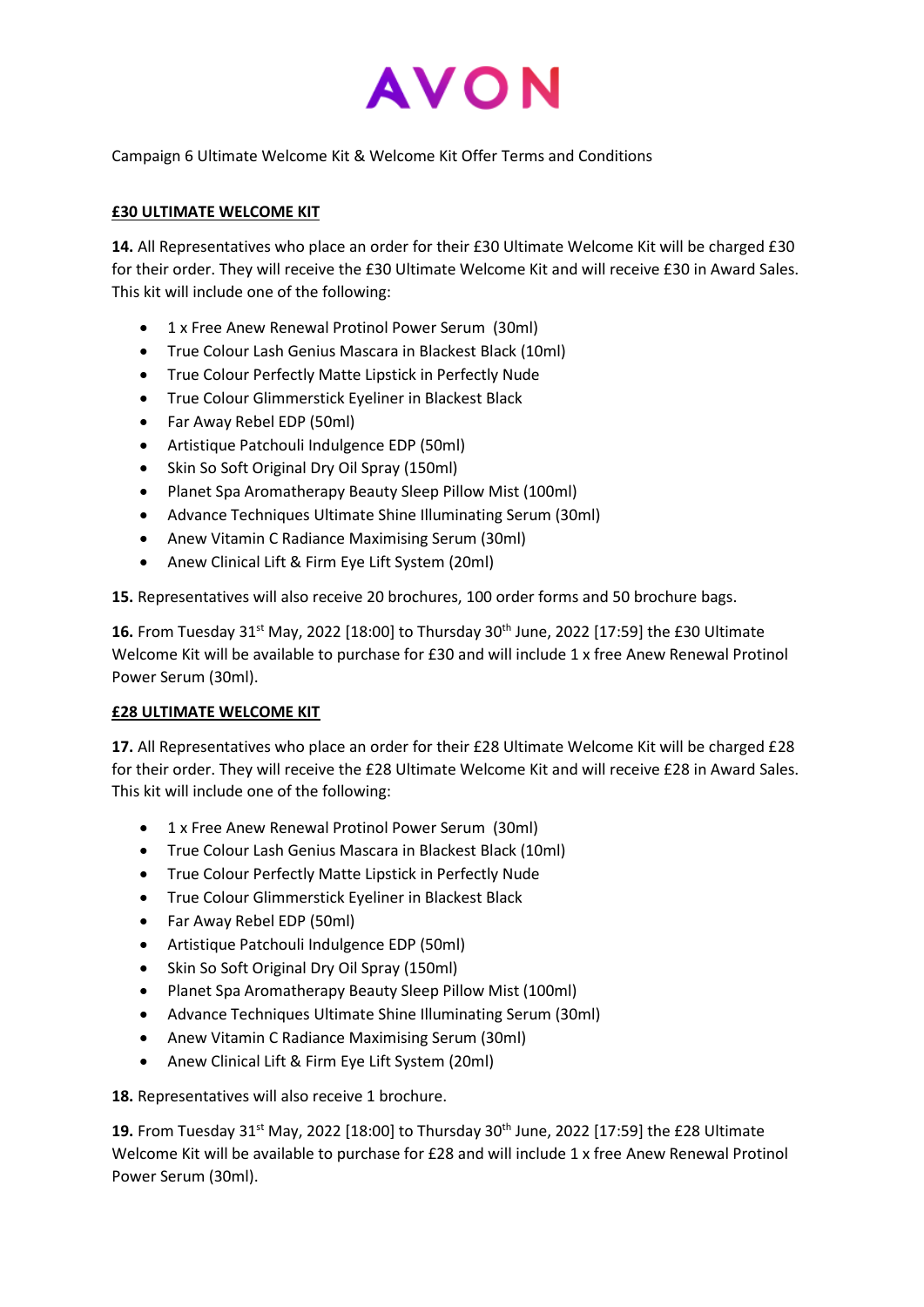

Campaign 6 Ultimate Welcome Kit & Welcome Kit Offer Terms and Conditions

## **WELCOME KIT CREDIT OFFER**

**20.** All Representatives who place an order for their £10 or £9 Welcome Kit and achieve sales of £100 or more within the Rebate Offer Period, will receive a credit to their account for the cost of their Welcome Kit.

**21.** All Representatives who place an order for their £30 or £28 Ultimate Welcome Kit and achieve sales of £200 or more within the Rebate Offer Period, will receive a credit to their account for the cost of their Ultimate Welcome Kit**.** 

**22.** All Orders will qualify, including Welcome Kit orders and Direct Attached Customer orders. If multiple orders are placed, all order values will be counted towards the sales target.

**23.** If a Representative's order includes products that later become unavailable, these products will still count towards the order value and towards the Representative's achievement of the Offer.

**24.** The Welcome Kit credit will be paid into the Representative's account before the end of the following campaign (e.g. those Representatives that meet the qualifying criteria in May, Campaign 5, will receive their credit by the end of June, Campaign 6). This is to ensure that all payment terms including for the kit have been met.

**25.** The rebate offer credit will only be applied to accounts that have met the payment terms for their Welcome Kit, and have no passed due balances (as outlined on invoices issued with all orders) at the time the credit is to be applied.

**26.** The Welcome Kit credit cannot be transferred to a Representative's personal bank account. It is only eligible against a Representative's Avon account.

### **GENERAL TERMS**

**27.** Avon reserves the right to substitute the whole or any part of the Welcome Kit offered. The alternative Welcome Kit will be of equal or greater value.

**28.** Avon expressly reserves the right to alter this incentive in any way, including cancelling or withdrawing the incentive altogether.

**29.** Once the Offer Periods have closed, Avon will be monitoring Representatives' return rates. If you receive a Welcome Kit and it's deemed that your return rate is excessive or irregular in conjunction with this offer, Avon has the right to request for the return of the kit(s), or charge the value against your Representative account.

**30.** Avon expressly reserves the right to alter this offer in any way, including cancelling or withdrawing the offer altogether.

**31.** Avon reserves the right to disqualify Representatives, withhold or cancel or, in cases where a reward has already been given, request the return of any reward, in the event of non-compliance with these Terms and Conditions or if Avon deems, in its absolute discretion, there to have been any malpractice, or manipulation of results in order to gain the Offer, throughout the Offer Period.

**32**. All applicants acknowledge that, in the course of taking up this offer, certain information about them will be captured, electronically or otherwise, and will be transmitted to Avon. Accordingly, the participants expressly agree to the transfer of such personal information to Avon and that Avon (data controller) may use, store, process and transfer that information for the purpose of the offer